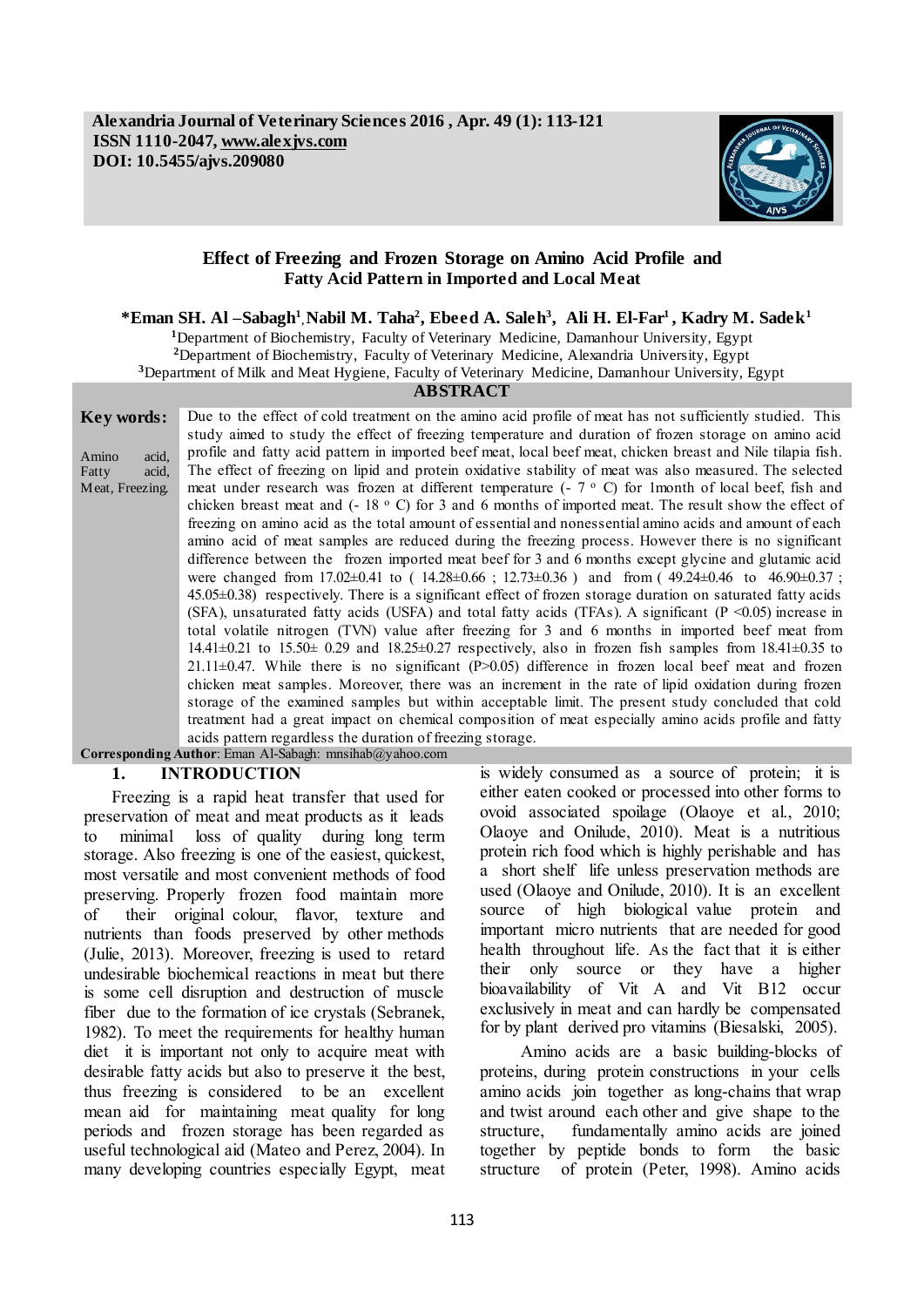profile is an important parameter because some amino acids cannot be synthesized in human body and must be obtained from diet (Alina and Ovidu, 2007) thus amino acids play a significant role in determination the nutritional value of meat.

 Essential fatty acids are that humans and other animals must ingest because the body requires them for good health but cannot synthesize them (Robert et al., 1980). Omega-3 and omega-6 fatty acids are important in normal functioning of all tissue of body (Linscheer and Vergroesen, 1994; Barnard, 1998) and their deficiencies are responsible for a host of symptoms and disorders including abnormalities in liver and kidney, decreased immune function, depression ( Sanders and Emery, 2009), crazy- pavement scaly dermatitis, alopecia and thrombocytopenia (Behram et al., 2004) so, the ideal ratio of omega-6 and omega-3 fatty acid is (5:10 -1) for optimal health benefits (WHO/FAO, 1995).

 The health promoting value of meat depends largely on the fat content and fatty acid composition. Also the composition of fatty acids in meat fat affects not only the palatability and dietetic value, but also storageability of meat (Monika et al., 2007).

Broadly our country Egypt depend largely on the imported meat from different countries so in this study we aim to determine the effect of freezing, frozen storage and freezing temperature on the imported and local meat and measure the effect of freezing on lipid and protein oxidative stability of meat.

# **2. MATERIAL AND METHODS**

# **2.1. Preparation of samples and storage:**

 This study was done on beef meat both local and imported, chicken breast meat and Nile tilapia fish meat. The five samples of fresh imported meat are of Brazilian origin, were obtained from agriculture outlets, collected from different parts of animal, directly after slaughtering and sent immediately to laboratory analysis. The five samples of local beef meat were collected randomly from different parts of animal and were obtained from local slaughter house immediately after slaughtering and sent immediately to lab analysis. The five samples of fresh Nile tilapia fish meat

*(Oreochromis niloticus*) were collected randomly from different parts of fish and were obtained from market in Alexandria and sent immediately to laboratory analysis. The five samples of fresh chicken breast meat were collected randomly from different parts of chicken breasts and were obtained from market in Alexandria immediately after slaughter and sent immediately to laboratory analysis. The five samples of frozen imported beef meat for 3 and 6 months are of Brazilian origin , were obtained from Al- Nagar company in Alexandria and stored in boxes  $at - 18^\circ c$  till lab analysis. The preparation of five samples of frozen ( local beef meat, chicken breast meat, Nile Tilapia fish) for 1 month by storing fresh samples at  $4^{\circ}c$ for  $4\pm1$  hrs then samples were placed in aluminum foil in the freezer  $(-7^\circ c)$  for 1 month with an identification code. Each sample weight 300 g and was placed in aluminum foil then was transferred in an insulated ice box to the laboratory.

# **2.2. Sampling:**

A total of random cut samples of frozen and fresh meat are divided into nine groups as follow:

**Group 1**: Fresh imported beef meat.

**Group II** : Frozen imported beef for 3 months at - 18<sup>o</sup>C.

**Group III** : Frozen imported beef for 6 months at - 18<sup>o</sup>C.

**Group IV**: Fresh local beef meat.

**Group V** : Frozen local beef meat for 1 month at - 7°C.

**Group VI** : Fresh Nile tilapia fish.

**Group VII** : Frozen Nile tilapia fish for 1 month at - 7ºC.

**Group VIII** : Fresh chicken breast.

**Group IX** : Frozen chicken breast meat for 1 month at -  $7^{\circ}$ C.

# **2.3. Evaluation of amino acids profile by Amino acid analyzer :**

 The meat sample was defatted using diethy ether and 0.4g was hydrolysed in sealed evacuated Pyrex test tube using  $5$  ml of 6 N HCL at  $110^{\circ}$ C for 24hrs.At the end of period, hydrolysate was transferred quantitavely to containers and the HCL was then evaporated to dryness at  $50 - 60^{\circ}$ C on water bath. Distilled water (5 ml) was added to hydrolysate and then evaporated to dryness to remove the excess of hydrochloric acid and then further addition of distilled water till complete removal the excess of hydrochloric acid and the samples were dried till dry film obtained. The obtained dry film was dissolved in a known volume buffer (0.1 N sodium acetate buffer, PH 2.2) and the solution of sample dilution was filtered through a 0.45 mm membrane filter. The samples were stored frozen in sealed vials till fractionation of amino acids by Amino acid analyzer (LC 3000 Eppendorf ).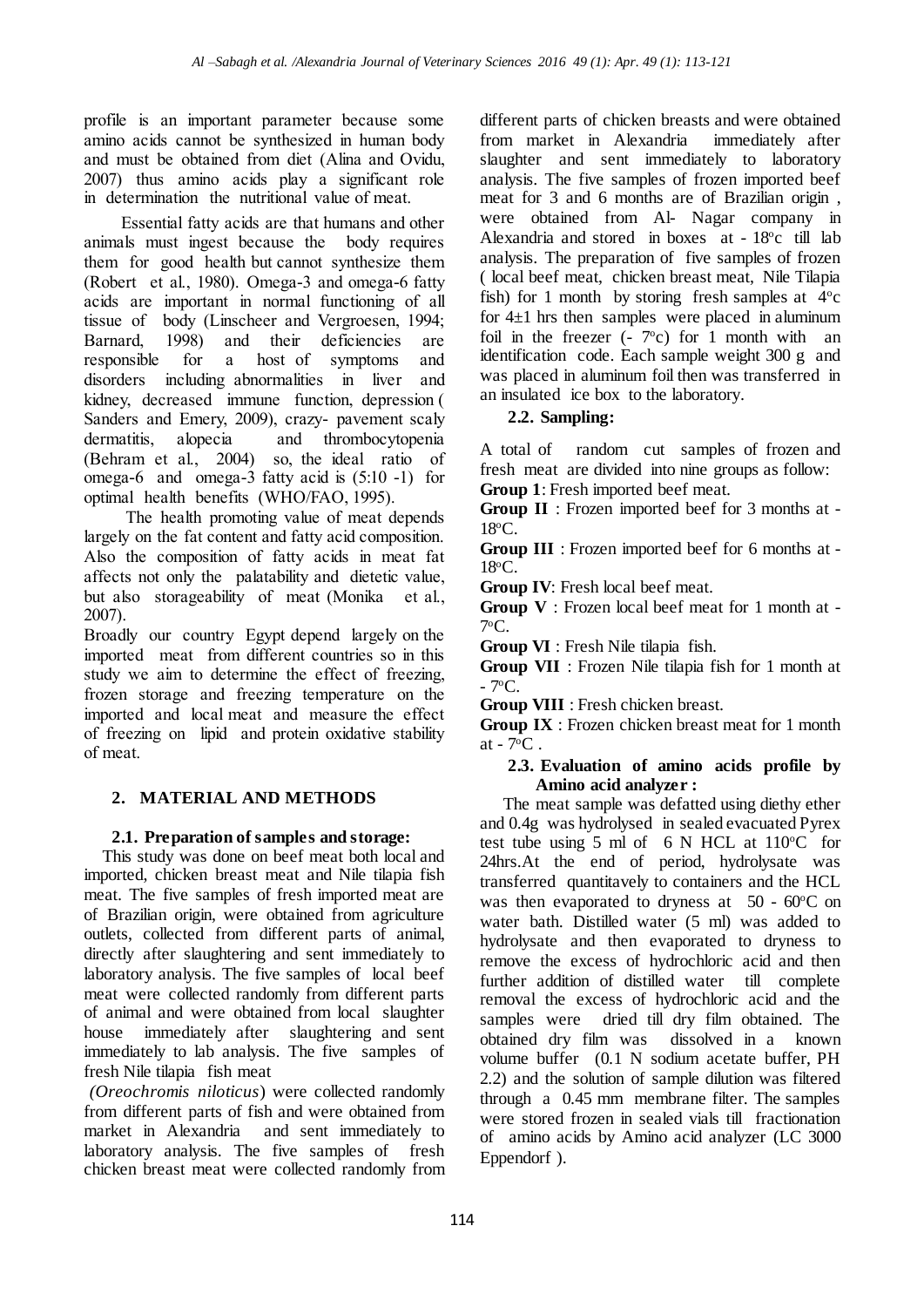# **2.4. Evaluation of fatty acids profile by Gas Chromatography:**

# **2.4.1. Lipid Extraction:**

The technique was applied according to method described by Pearson, (1981).

 Weigh 2-20 g of the sample into a 250 ml centrifuge bottle, add sufficient water to bring total water present to 16 ml together with 40 ml methanol and 20 ml chloroform. Macerate for 2min; add further 20 ml chloroform and Macerate for 30 sec. Centrifuge the mixture for 10 min at 2000- 2500 rpm. Draw off the lower chloroform layer and filter through a course filter paper into a dry weighed flask or beaker. Evaporate the chloroform to dryness.

# **2.4.2. Methylation of Lipid:**

 The obtained fatty acid were converted to methyl ester as follow; in a tube weigh 50 mg of Lipid, add 5 ml of methanolic sulphuric acid (1 ml Conc sulphuric acid and 100 ml methanol) and 2 ml of benzene, close the tube well and place it in water bath at 90°c for an hour and half. Cool, add 8 ml water and 5 ml petroleum ether shake strongly and separate out the ethereal layer in a dry tube. Evaporate to dryness. Finally, the methyl ester of fatty acids was performed and the aliquots of this solution were subjected to analysis by GLC (6890 series)*.*

**2.4.3. Separation of fatty acid methyl ester:** The fatty acid methyl esters were analyzed by Hewlett Packard gas chromatography (6890 series) equipped with flame ionization detector. The flow rate inside column was1 ml /m. Under these conditions, peak identification was performed by comparison of the relative retention time (RRT) for each peak with those of standard chromatograms. The peak was measured by triangulation and the relative proportions of the individual compound were therefore obtained by determination of the partial areas in relation to the total area.

#### **2.5. Determination of Meat Protein Peroxidation (TVN)** :

 For determination of total volatile nitrogen the magnesium oxide method was used in which the samples which contain (ammonia, mono-methyl amine, diethyl amine and tri-methyl-amine and other volatile amine). Samples were blended with magnesium oxide and distilled into boric acid. The boric acid was titrated to its original with strong acid  $(H_2SO_4)$  at low concentration to determine the amount of the base distilled, which correlated to the total volatile nitrogen as described by AOAC (1990).

 10 g of sample was added to the heating flask containing 300 ml distilled water plus 2 g magnesium oxide and anti-bumping granules. In the receiving flask 25 ml of boric acid (2%), a few drops of methyl red indicator was added. The two flasks (heating & receiving) were connected to the evaporator and the water bath was managed. After 25 minutes, distillation was stopped. The content of the receiving flask was transferred to another flask and titrated to the end point by very weak acid 0.05  $(H<sub>2</sub>SO<sub>4</sub>)$ .

The total volatile nitrogen was determined as follows:

TVN ( mg / 100 mg) =  $(V \times N \times 100 \times 14)$ W

V = volume (ml)  $H_2SO_4$  used for sample. N= normality of  $H_2SO_4$ . W= weight of sample in grams.

# **2.6. Determination of Meat Lipid Peroxidation (TBARS) :**

 TBARS indicate the oxidative changes in muscle foods during frozen storage. The amounts of TBARS in washed, minced meat samples were determined according to method described by Pearson, (1968) and is reviewed by Gray, (1978). The increase in the amount of red pigment formed in the reaction between 2-thiobarbituric acid (TBA) and oxidized lipids as oxidatives rancidity advances has been applied to a wide variety to fatty foods.

 Macerate 10 g fatty food with 50 ml water for 2 min and wash into a distillation flask with 47.5 ml water. Add 2.5 ml of 4 M hydrochloric acid to bring the PH to 1.5, followed by 10 min from the time boiling commences. An antifoaming preparation and a few glass beads. Heat the flask by means of an electric mantle so that 50 ml distillate is collected in Pipette 5 ml distillate into a glassstoppered tube. Add 5 ml TBA reagent ( $0.2883$  g / 100 ml of 90 percent glacial acetic acid), stopper, shake and heat in boiling water for 35 min. Prepare a blank similarly using 5 ml water with 5 ml reagent. Cool the tubes in water for 10 min and measure the absorbance (D) against the blank at 538 nm using 1 cm cells.

 *TBA no . (as mg malonaldehyde per kg sample ) = 7.8 D.*

# **2.6. Statistical analysis:**

Data were fed to the computer and analyzed using IBM SPSS software package version 20.0. Kirkpatrick. (2013) Quantitative data were described using range (minimum and maximum), mean, standard deviation and median. The distributions of quantitative variables were tested for normality using Kolmogorov-Smirnov test, Shapiro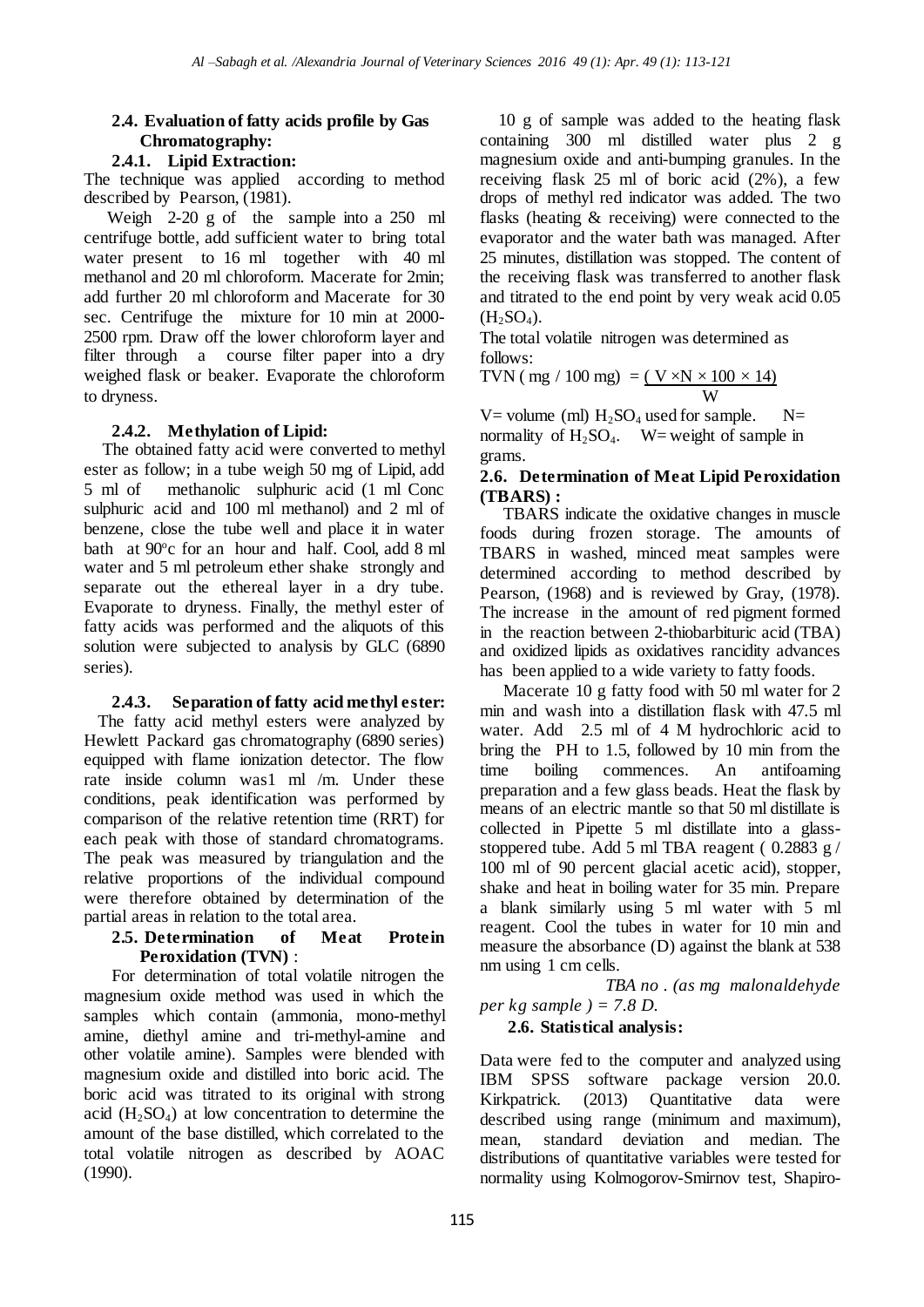Wilk test and D'Agstino test. If it reveals normal data distribution, parametric tests was applied. If the data were abnormally distributed, non-parametric tests were used. For normally distributed data, comparison between two independent population were done using independent t-test while more than two population were analyzed F-test (ANOVA) to be used and Post Hoc test (LSD). Significance of the obtained results was judged at the 5% level.

### **3. RESULTS**

# **3.1. Evaluation of amino acids profile by Amino acid analyzer:**

Table 1 and 2 illustrates the total amount of essential and nonessential amino acids and amount of each amino acid of meat samples are reduced during the freezing process. However there is no significant difference between the frozen imported meat beef for 3 and 6 months except glycine and glutamic acid were changed from 17.02±0.41 to ( 14.28±0.66; 12.73±0.36 ) and from ( 49.24±0.46 to 46.90±0.37; 45.05±0.38) respectively. Such

changes depend considerably on the structural characteristics of amino acids, their solubility in water and their chemical structure as well as freezing temperature

# **3.2. Evaluation of fatty acids profile by Gas Chromatography:**

The fatty acid composition  $g / 100 g$  of total lipid fraction and changes therein during storage period in beef meat either imported or local , fish and chicken meat is summarized in Table 3 and 4 The changes in FA profiles during frozen storage were significant ( $P < 0.05$ ).

# **3.3 Determination of Meat Protein Peroxidation (TVN)** :

 Data summarized in Table 5 revealed that there is significant ( $P > 0.05$ ) increase in TVN value after freezing for 3 and 6 months in imported beef meat from  $\overline{14.41} \pm 0.21$  to  $15.50 \pm 0.29$  and  $18.25 \pm 0.27$ respectively, also in frozen fish samples from 18.41±0.35 to 21.11±0.47. While there is no significant (P>0.05) difference in frozen local beef meat and frozen chicken meat samples.

**Table 1. Changes of essential and non- essential AAs contents in meat after freezing.**

| Amino acids            | Group I                                  | Group $\mathbf I$              | Group III                     | Group IV                       | Group V                        |
|------------------------|------------------------------------------|--------------------------------|-------------------------------|--------------------------------|--------------------------------|
| $(mg / g)$ protein     |                                          |                                |                               |                                |                                |
| Aspartic               | $15.19 \pm 0.27$ <sup>a</sup>            | $24.42 \pm 0.56$ b             | $23.41 \pm 0.21$ b            | $29.34 \pm 0.31$ <sup>a</sup>  | $27.51 \pm 0.25$ <sup>b</sup>  |
| <b>Threonine</b>       | $11.60 \pm 0.30$ <sup>a</sup>            | $11.30 \pm 0.37$ <sup>a</sup>  | $11.22 + 0.30$ <sup>a</sup>   | $12.97 \pm 0.39$ <sup>a</sup>  | $11.53 \pm 0.25$ b             |
| <b>Serine</b>          | $10.28 \pm 0.32$ <sup>a</sup>            | $10.20 \pm 0.31$ <sup>a</sup>  | $9.42 \pm 0.26$ <sup>a</sup>  | $10.30 \pm 0.25$ <sup>a</sup>  | 9.18 $\pm$ 0.31 b              |
| <b>Glutamic</b>        | 49.24 $\pm$ 0.46 $^{\circ}$ <sup>a</sup> | $46.90 \pm 0.37$ b             | $45.05 \pm 0.38$ c            | $50.70 \pm 0.21$ a             | 45.96 $\pm$ 0.43 b             |
| <b>Proline</b>         | $14.18 \pm 0.72$ <sup>a</sup>            | $11.32 \pm 0.56$ b             | $10.98 \pm 0.41$ b            | $13.45 \pm 0.33$ <sup>a</sup>  | $12.23 \pm 0.40$ b             |
| Glycine                | $17.02 \pm 0.41$ <sup>a</sup>            | $14.28 \pm 0.66$ b             | $12.73 \pm 0.36$ c            | $14.41 \pm 0.28$ <sup>a</sup>  | $12.94 \pm 0.35$ b             |
| <b>Alanine</b>         | $15.16 \pm 0.30$ <sup>a</sup>            | $13.68 \pm 0.45$ b             | $13.54 \pm 0.56$ b            | $16.34 \pm 0.48$ <sup>a</sup>  | $15.48 \pm 0.30$ <sup>a</sup>  |
| <b>Cysteine</b>        | $2.34 + 0.22$ <sup>a</sup>               | $1.84 \pm 0.21$ ab             | $1.62 \pm 0.14$ b             | $1.76 \pm 0.19$ <sup>a</sup>   | $1.43 + 0.23$ <sup>a</sup>     |
| <b>Valine</b>          | $15.70 \pm 0.21$ <sup>a</sup>            | $14.76 \pm 0.42$ <sup>a</sup>  | $12.82 \pm 0.31$ <sup>a</sup> | $15.70 \pm 0.21$ <sup>a</sup>  | $14.76 \pm 0.42$ <sup>a</sup>  |
| <b>Methionine</b>      | $5.86 \pm 0.37$ <sup>a</sup>             | $6.71 \pm 0.35$ <sup>a</sup>   | $7.54 \pm 0.45$ <sup>a</sup>  | $5.86 \pm 0.37$ <sup>a</sup>   | 6.71 $\pm$ 0.35 $a$            |
| <b>Isoleucine</b>      | 13.97 $\pm$ 0.59 a                       | $12.35 \pm 0.21$ <sup>a</sup>  | $12.32 + 0.32$ <sup>a</sup>   | $13.97 \pm 0.59$ <sup>a</sup>  | $12.35 \pm 0.21$ b             |
| Leucine                | $26.83 \pm 0.39$ <sup>a</sup>            | $23.20 \pm 0.27$ b             | $23.70 \pm 0.28$ b            | $26.83 \pm 0.39$ <sup>a</sup>  | $23.20 \pm 0.27$ b             |
| <b>Tyrosine</b>        | $10.64 \pm 0.42$ <sup>a</sup>            | $9.35 \pm 0.27$ <sup>a</sup>   | 10.01 $\pm$ 0.35 a            | $10.64 \pm 0.42$ <sup>a</sup>  | 9.35 $\pm$ 0.27 b              |
| Ph.alanine             | $11.80 \pm 0.38$ <sup>a</sup>            | $13.51 \pm 0.26$ <sup>a</sup>  | $12.0 \pm 0.50$ <sup>a</sup>  | $11.80 \pm 0.38$ <sup>a</sup>  | $13.51 \pm 0.26$ b             |
| <b>Histidine</b>       | $15.54 \pm 0.25$ <sup>a</sup>            | $13.28 \pm 0.39$ <sup>a</sup>  | $13.18 \pm 0.28$ ab           | $15.54 \pm 0.25$ <sup>a</sup>  | $13.28 \pm 0.39$ b             |
| Lysine                 | $29.21 \pm 0.39$ <sup>a</sup>            | $25.95 \pm 0.58$ <sup>a</sup>  | $25.35 \pm 0.28$ <sup>a</sup> | $29.21 \pm 0.39$ <sup>a</sup>  | $25.95 \pm 0.58$ b             |
| <b>Arginine</b>        | $21.05 \pm 0.34$ <sup>a</sup>            | $20.69 \pm 0.48$ <sup>a</sup>  | $21.26 \pm 0.58$ <sup>a</sup> | $21.05 \pm 0.34$ <sup>a</sup>  | $20.69 \pm 0.48$ <sup>a</sup>  |
| <b>Total essential</b> | $142.34 \pm 1.13$<br>a                   | $141.60 \pm 0.81$ <sup>a</sup> | $135.79 \pm 0.67$ b           | $146.59 \pm 1.16$ <sup>a</sup> | $143.99 \pm 0.52$ <sup>a</sup> |
| Total non-essential    | $130.85 \pm 0.39$ <sup>a</sup>           | $124.08 \pm 0.99$ b            | $121.99 \pm 1.06$ b           | $144.29 \pm 0.78$ <sup>a</sup> | $132.08 \pm 0.71$ b            |
| <b>Total AAs</b>       | $273.19 \pm 1.18$ <sup>a</sup>           | $265.69 \pm 1.75$ b            | $257.78 \pm 1.30$ c           | $290.88 \pm 1.62$ <sup>a</sup> | $276.07 \pm 0.61$<br>b         |

I: Control fresh imported beef, II: frozen imported for 3 months, III: frozen imported for 6 months, IV: Control local beef meat, V: frozen local beef meat for 1month. ND (not detectable).

\*Values are means ± standard errors. Means in a row with a different letter differ significantly.

Values are statistically significant at  $P < 0.05$ .

Comparison between group I, II and III was done separate from group IV and V.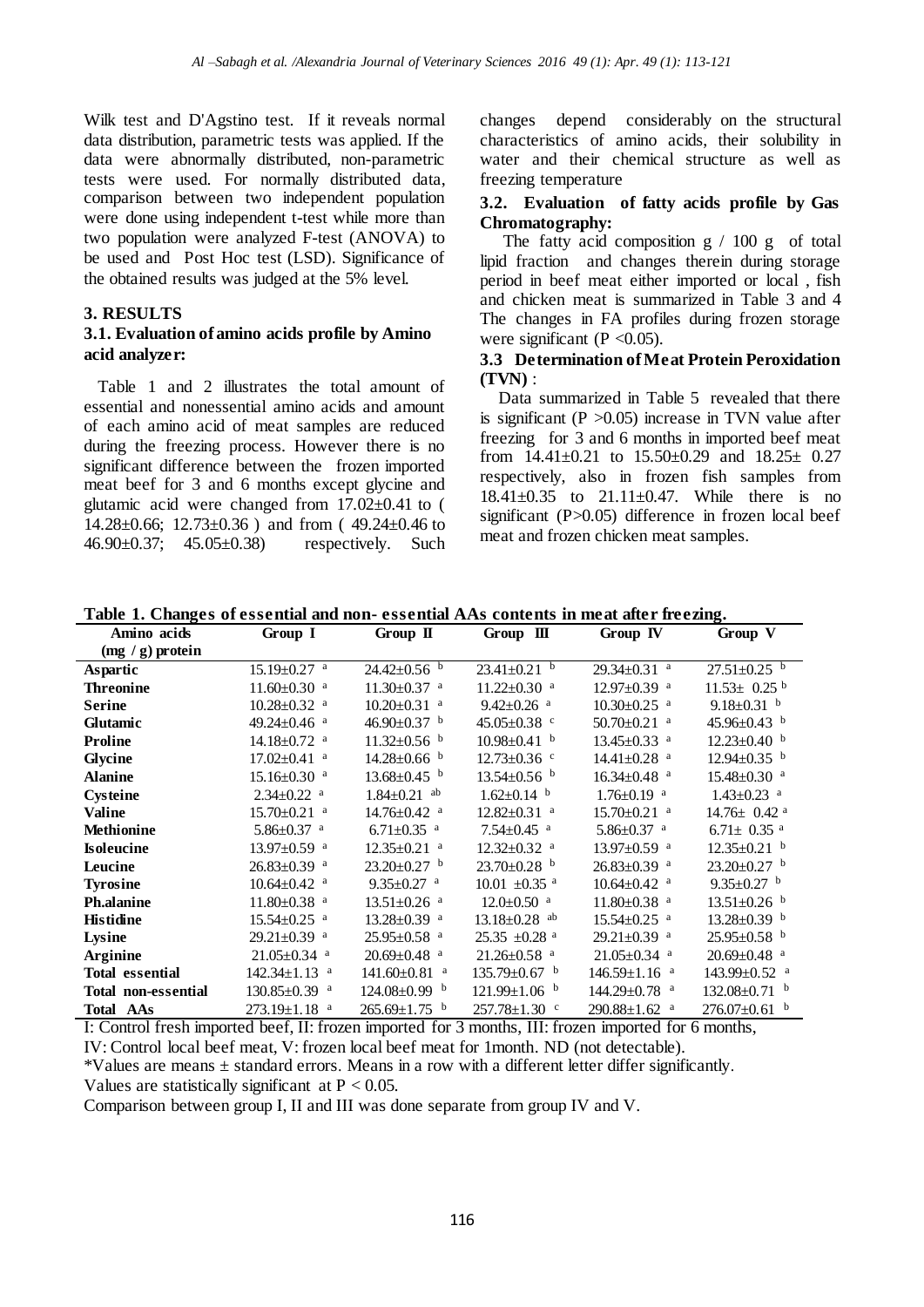| Amino acids                | Group $\overline{VI}$          | Group VII                               | Group VIII                     | Group IX            |
|----------------------------|--------------------------------|-----------------------------------------|--------------------------------|---------------------|
| $(mg / g)$ protein         |                                |                                         |                                |                     |
| Aspartic                   | $27.17 \pm 0.27$ <sup>a</sup>  | $26.39 \pm 0.54$ <sup>a</sup>           | $32.50 \pm 0.72$ <sup>a</sup>  | $21.41 \pm 0.57$ b  |
| <b>Threonine</b>           | $11.61 \pm 0.26$ <sup>a</sup>  | $9.87 \pm 0.32$ b                       | $13.68 \pm 0.55$ <sup>a</sup>  | $8.63 \pm 0.51$ b   |
| <b>Serine</b>              | $10.13 \pm 0.31$<br>a          | $8.02 \pm 0.30$ b                       | $10.84 \pm 0.50$ <sup>a</sup>  | $7.19 \pm 0.29$ b   |
| <b>Glutamic</b>            | $45.19 \pm 0.40$ <sup>a</sup>  | 36.04 $\pm$ 0.31 b                      | $48.17 \pm 0.39$ <sup>a</sup>  | 30.96 $\pm$ 0.48 b  |
| <b>Proline</b>             | $9.30 \pm 0.29$ <sup>a</sup>   | $9.40 \pm 0.19$ <sup>a</sup>            | $12.75 \pm 0.29$ <sup>a</sup>  | $8.76 \pm 0.28$ b   |
| Glycine                    | $14.47 \pm 0.23$ <sup>a</sup>  | $13.64 \pm 0.24$ b                      | $15.93 \pm 0.44$ <sup>a</sup>  | $9.74 \pm 0.39$ b   |
| <b>Alanine</b>             | $15.47 \pm 0.56$ <sup>a</sup>  | $13.63 \pm 0.49$ b                      | $17.73 \pm 0.25$ <sup>a</sup>  | $11.64 \pm 0.31$ b  |
| <b>Cysteine</b>            | $1.62 \pm 0.10$ <sup>a</sup>   | $1.72 \pm 0.14$ b                       | ND                             | N <sub>D</sub>      |
| <b>Valine</b>              | $12.41 \pm 0.30$ <sup>a</sup>  | $13.62 \pm 0.49$ <sup>a</sup>           | $18.42 \pm 0.19$ <sup>a</sup>  | $12.93 \pm 0.35$ b  |
| <b>Methionine</b>          | $8.57 \pm 0.22$ <sup>a</sup>   | $6.50 \pm 0.19$ b                       | $8.74 \pm 0.43$ <sup>a</sup>   | $5.61 \pm 0.21$ b   |
| <b>Isoleucine</b>          | $12.65 \pm 0.29$ <sup>a</sup>  | $10.50 \pm 0.32$ b                      | $15.34 \pm 0.30$ <sup>a</sup>  | $9.81 \pm 0.52$ b   |
| Leucine                    | $22.53 \pm 0.56$ <sup>a</sup>  | $19.70 \pm 0.51$ b                      | $27.38 \pm 0.31$ <sup>a</sup>  | $17.67 \pm 0.54$ b  |
| <b>Tyrosine</b>            | $7.67 \pm 0.47$ <sup>a</sup>   | 6.91 $\pm$ 0.46 $^{\circ}$ <sup>a</sup> | $11.14 + 0.25$ <sup>a</sup>    | $7.44 \pm 0.58$ b   |
| <b>Ph.alanine</b>          | $12.40 \pm 0.61$<br>a          | $11.39 \pm 0.29$ <sup>a</sup>           | $15.10 \pm 0.37$ <sup>a</sup>  | $12.71 \pm 0.51$ b  |
| <b>Histidine</b>           | $11.14 \pm 0.53$ <sup>a</sup>  | $9.79 \pm 0.28$ <sup>a</sup>            | $22.49 \pm 0.53$ <sup>a</sup>  | $16.30 \pm 0.53$ b  |
| Lysine                     | $27.46 \pm 0.62$<br>a          | $24.63 \pm 0.31$ b                      | 32.77 $\pm$ 0.49 a             | $21.66 \pm 0.73$ b  |
| <b>Arginine</b>            | $24.52 \pm 0.31$<br>a          | $16.23 \pm 0.50$ b                      | $24.52 \pm 0.31$ <sup>a</sup>  | $16.01 \pm 0.62$ b  |
| <b>Total essential</b>     | $141.53 \pm 1.15$ <sup>a</sup> | $123.35 \pm 0.44$ b                     | $162.44 \pm 0.38$ <sup>a</sup> | $105.72 \pm 1.26$ b |
| <b>Total non-essential</b> | $136.44 \pm 0.58$ <sup>a</sup> | $104.66 \pm 0.64$ b                     | $165.05 \pm 0.28$ <sup>a</sup> | $112.76 \pm 2.42$ b |
| <b>Total AAs</b>           | $277.97 \pm 1.73$ <sup>a</sup> | $228.01 \pm 0.21$<br>b                  | $327.50 \pm 0.48$ <sup>a</sup> | $218.48 \pm 2.83$ b |

**Table 2. Changes of essential and non- essential AAs contents in meat after freezing.**

VI: Control fresh fish, VII: Frozen fish for 1 month,

VIII: Control fresh chicken breast, IX: frozen chicken breast for 1 month

ND (not detectable) Values are means ± standard errors.

Means in a row with a different letter differ significantly. Values are statistically significant at P <0.05. Comparison between group VI and VII was done separate from group VIII and IX

| Table 3. Effect of freezing on fatty acid analysis by Gas Chromatography. |  |
|---------------------------------------------------------------------------|--|
|---------------------------------------------------------------------------|--|

| Fatty acids (g/100g) lipid | Group I                       | Group II             | Group III                      | Group IV                     | Group V                      |
|----------------------------|-------------------------------|----------------------|--------------------------------|------------------------------|------------------------------|
| $C4:0$ (Butyric)           | $0.01 \pm 0.01$               | ND                   | ND                             | $0.0 \pm 0.0$ <sup>a</sup>   | $0.0 \pm 0.0$ <sup>a</sup>   |
| C6:0 (Caproic)             | $0.02 \pm 0.0$                | ND                   | ND                             | $0.0 \pm 0.0$                | ND                           |
| $C8:0$ (Caprylic)          | $0.02+0.0$                    | ND                   | ND                             | $0.02+0.0$                   | ND                           |
| $C10:0$ (Capric)           | $0.02 \pm 0.0$                | ND                   | N <sub>D</sub>                 | ND                           | ND                           |
| $C12:0$ (Lauric)           | $0.03 \pm 0.01$ <sup>a</sup>  | $0.35 \pm 0.03$ b    | $0.06 \pm 0.01$<br>a           | $0.02 \pm 0.0$ <sup>a</sup>  | $0.02 \pm 0.01$ <sup>a</sup> |
| $C13:0$ (Tridecyclic)      | $0.81 \pm 0.05$ b             | $0.08 \pm 0.01$<br>a | $0.04 \pm 0.01$<br>a           | $0.03 \pm 0.01$ <sup>a</sup> | $0.04 \pm 0.01$ <sup>a</sup> |
| C14:1 (Myristoleic)        | $0.74 \pm 0.05$ <sup>a</sup>  | $2.76 \pm 0.08$ b    | $0.07 \pm 0.01$<br>$\mathbf c$ | $0.27 \pm 0.02$ <sup>a</sup> | $0.15 \pm 0.02$ b            |
| $C14:0$ (Myristic)         | $0.29 \pm 0.01$               | $1.01 \pm 0.01$      | ND                             | ND                           | $0.04 \pm 0.01$              |
| C15:1 (Pentadecanoic)      | ND                            | $0.38 \pm 0.03$      | ND                             | ND                           | $0.02 \pm 0.01$              |
| C15:0 (Pentadecuclic)      | $0.05 \pm 0.0$                | ND                   | ND                             | ND                           | ND                           |
| C16:1 (Palmitoleic)        | $0.13 \pm 0.01$ <sup>a</sup>  | $0.43 \pm 0.03$ b    | $0.14 \pm 0.03$ <sup>a</sup>   | $0.09 \pm 0.01$ <sup>a</sup> | $0.04 \pm 0.01$ b            |
| C16:0 (Palmitic)           | $4.51 \pm 0.20$               | ND                   | N <sub>D</sub>                 | $1.77 \pm 0.08$              | ND                           |
| C17:1 (Heptadecenoid)      | $0.30 \pm 0.04$               | ND                   | ND                             | $1.38 \pm 0.15^{\mathrm{a}}$ | $1.35 \pm 0.19$ <sup>a</sup> |
| C17:0 (Margaric)           | ND                            | ND                   | ND                             | $1.90 \pm 0.19$              | ND                           |
| C18:3 (Lenolenic)          | $0.09 \pm 0.01$               | ND                   | N <sub>D</sub>                 | $2.27 \pm 0.13$ <sup>a</sup> | $0.06 \pm 0.0$ b             |
| C18:2 (Linoleic)           | $1.58 \pm 0.14$ <sup>a</sup>  | $0.57 \pm 0.07$ b    | $0.14 \pm 0.02$ c              | ND                           | ND                           |
| $C18:1$ (Oleic)            | $2.37 \pm 0.18$               | $0.15 \pm 0.02$      | ND                             | ND                           | ND                           |
| C18:0 (Stearic)            | $5.83 \pm 0.28$               | ND                   | N <sub>D</sub>                 | ND                           | ND                           |
| <b>Saturated FAs</b>       | $10.85 \pm 0.48$ <sup>a</sup> | $2.16\pm0.05$ b      | $0.10 \pm 0.01$ c              | $3.74 \pm 0.22$ <sup>a</sup> | $0.10 \pm 0.01$ b            |
| Unsaturated fatty acids    | $5.11 \pm 0.21$ <sup>a</sup>  | 4.14 $\pm$ 0.07 b    | $0.58 \pm 0.04$ c              | $4.01 \pm 0.16$ <sup>a</sup> | $0.26 \pm 0.02$ b            |
| Total fatty acids          | $15.97 \pm 0.62$ <sup>a</sup> | 6.30 $\pm$ 0.07 b    | $0.68 \pm 0.04$ c              | $7.75 \pm 0.27$ <sup>a</sup> | $0.37 \pm 0.03$ b            |

I: Control fresh imported beef, II: frozen imported for 3 months, III: frozen imported for 6 months,

IV: Control local beef meat, V: frozen local beef meat for 1month

ND (not detectable). \*Values are means ± standard errors.

Means in a row with a different letter differ significantly.

Values are statistically significant at  $P < 0.05$ .

Comparison between group I, II and III was done separate from group IV and V.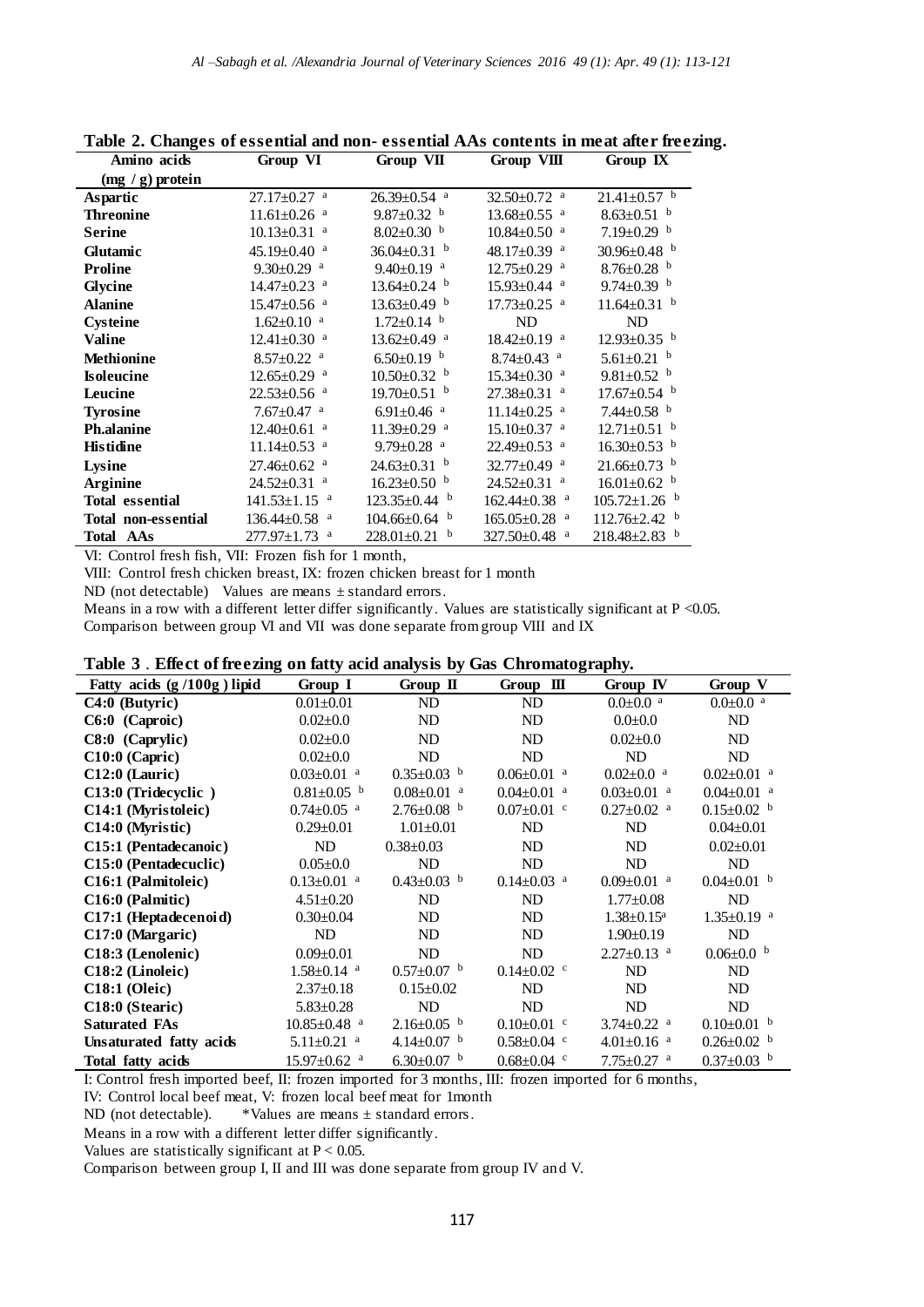| $\ldots$ Lettect of Heeland<br>Fatty acids $(g/100g)$ lipid | Group VI                     | on rate $\mu$ and $\mu$ on $\sigma$ on $\sigma$ continuo graphs.<br>Group VII | Group VIII                    | Group IX          |
|-------------------------------------------------------------|------------------------------|-------------------------------------------------------------------------------|-------------------------------|-------------------|
| $C4:0$ (Butyric)                                            | ND                           | $0.05 \pm 0.01$                                                               | ND                            | $0.09 \pm 0.01$   |
| C6:0 (Caproic)                                              | ND                           | ND                                                                            | $0.01 \pm 0.0$ <sup>a</sup>   | $0.03 \pm 0.01$ b |
| C8:0 (Caprylic)                                             | ND                           | $0.01 + 0.0$                                                                  | ND                            | $0.04 \pm 0.01$   |
| $C10:0$ (Capric)                                            | ND                           | $0.03 \pm 0.0$                                                                | $0.02 \pm 0.01$               | ND                |
| $C12:0$ (Lauric)                                            | ND                           | ND                                                                            | $0.03 \pm 0.01$               | ND                |
|                                                             |                              |                                                                               |                               |                   |
| C13:0 (Tridecyclic)                                         | $0.14 \pm 0.01$ <sup>a</sup> | $0.12 \pm 0.01$ <sup>a</sup>                                                  | $0.05 \pm 0.01$ <sup>a</sup>  | $0.18 \pm 0.04$ b |
| C14:1 (Myristoleic)                                         | $0.53 \pm 0.04$ <sup>a</sup> | $0.17 \pm 0.01$ b                                                             | $0.02 \pm 0.01$ <sup>a</sup>  | $0.37 \pm 0.03$ b |
| C14:0 (Myristic)                                            | $0.09 \pm 0.01$ <sup>a</sup> | $0.58 \pm 0.03$ b                                                             | ND                            | $0.50 \pm 0.04$   |
| C15:1 (Pentadecanoic)                                       | $0.77 \pm 0.06$ <sup>a</sup> | $0.23 \pm 0.03$ b                                                             | $0.22 \pm 0.02$ <sup>a</sup>  | $0.47 \pm 0.03$ b |
| C15:0 (Pentadecuclic)                                       | $0.54 \pm 0.03$ <sup>a</sup> | $0.34 \pm 0.03$ b                                                             | $\rm ND$                      | $0.22 \pm 0.04$   |
| C16:1 (Palmitoleic)                                         | ND                           | $0.05 \pm 0.01$                                                               | $0.05 \pm 0.01$               | ND                |
| C16:0 (Palmitic)                                            | ND                           | $0.97 \pm 0.06$                                                               | $0.59 \pm 0.05$ <sup>a</sup>  | $1.18 \pm 0.05$ b |
| C17:1 (Heptadecenoid)                                       | $1.74 \pm 0.13$              | ND                                                                            | $10.06 \pm 0.31$              | ND                |
| C17:0 (Margaric)                                            | $0.58 \pm 0.06$              | ND                                                                            | $0.57 \pm 0.04$               | ND                |
| C18:3 (Lenolenic)                                           | $0.48 \pm 0.03$ <sup>a</sup> | $0.83 \pm 0.06$ b                                                             | $10.58 + 0.29$ <sup>a</sup>   | $0.34 \pm 0.02$ b |
| C18:2 (Linoleic)                                            | $1.35 \pm 0.06$              | N <sub>D</sub>                                                                | $7.15 \pm 0.57$ <sup>a</sup>  | $0.48 \pm 0.03$ b |
| <b>C18:1 (Oleic)</b>                                        | $1.54 \pm 0.01$              | ND                                                                            | $6.22 \pm 0.30$               | ND                |
| C18:0 (Stearic)                                             | $0.06 \pm 0.01$              | ND                                                                            | $0.18 \pm 0.01$               | ND                |
| C21:0 (Heneicosylic)                                        |                              |                                                                               |                               |                   |
|                                                             | ND                           | N <sub>D</sub>                                                                | $0.13 \pm 0.02$               | ND                |
| Saturated fatty acids                                       | $4.73 \pm 0.15$ <sup>a</sup> | $0.66 \pm 0.04$ b                                                             | $16.84 \pm 0.53$ <sup>a</sup> | $1.14 \pm 0.05$ b |
| Unsaturated fatty acids                                     | $2.46 \pm 0.04$ <sup>a</sup> | $3.36 \pm 0.16$ b                                                             | $18.49 \pm 0.88$ <sup>a</sup> | $3.29 \pm 0.11$ b |
| Total fatty acids                                           | $7.19 \pm 0.19$ <sup>a</sup> | $4.02 \pm 0.15$ b                                                             | $35.33 \pm 0.80$ <sup>a</sup> | $4.43 \pm 0.13$ b |

**Table 4**. Effect of freezing on fatty acid analysis by Gas Chromatography**.**

VI: Control fresh fish, VII: Frozen fish for 1 month, VIII: Control fresh chicken breast,

IX: frozen chicken breast for 1 month ND (not detectable). \*Values are means ± standard errors.

Means in a row with a different letter differ significantly. Values are statistically significant at P <0.05.

Comparison between group VI and VII was done separate from group VIII and IX

#### **3.4 Determination of Meat Lipid Peroxidation (TBARS) :**

 Lipid peroxidation was studied with regard to thiobarbituric acid (TBA). The TBA number is a measure of malonaldehyde (MA), a byproduct of lipid oxidation. TBA records revealed an increased rate of lipid oxidation during frozen storage of the examined samples. The significant  $(P> 0.05)$ increase in the TBA value from 0.19±0.01 to  $0.25\pm0.020$ ;  $29\pm0.01$  in imported beef meat frozen for 3 and 6 months respectively ; local meat from 0.29±0.01 to 0.72±0.03; local fish from 0.53±0.04 to 0.72±0.03; local chicken from 0.34±0.03 to 0.59±0.04. Data summarized in Table 6.

# **4. DISCUSSION**

# **4.1. Effect of freezing on meat amino acids :**

 The effect of cold treatment on the amino acid composition of meat has not been sufficiently studied. Amino acid profile is an important parameter as some amino acid cannot be synthesized in human body and must be from diet (Alina and Ovidu, 2007) so play a significant role in determination nutritional value of meat ( Demby and Cunningham, 1980) as meat has long been known for its nutritive compositions that could explain why it is being consumed by many people worldwide as protein profile of meat consists of AAs that have been described as an excellent due to presence of all essential amino acid required for body, it has been proved that the proteins in meat could not be substituted for plant sources (Olaoye, 2011).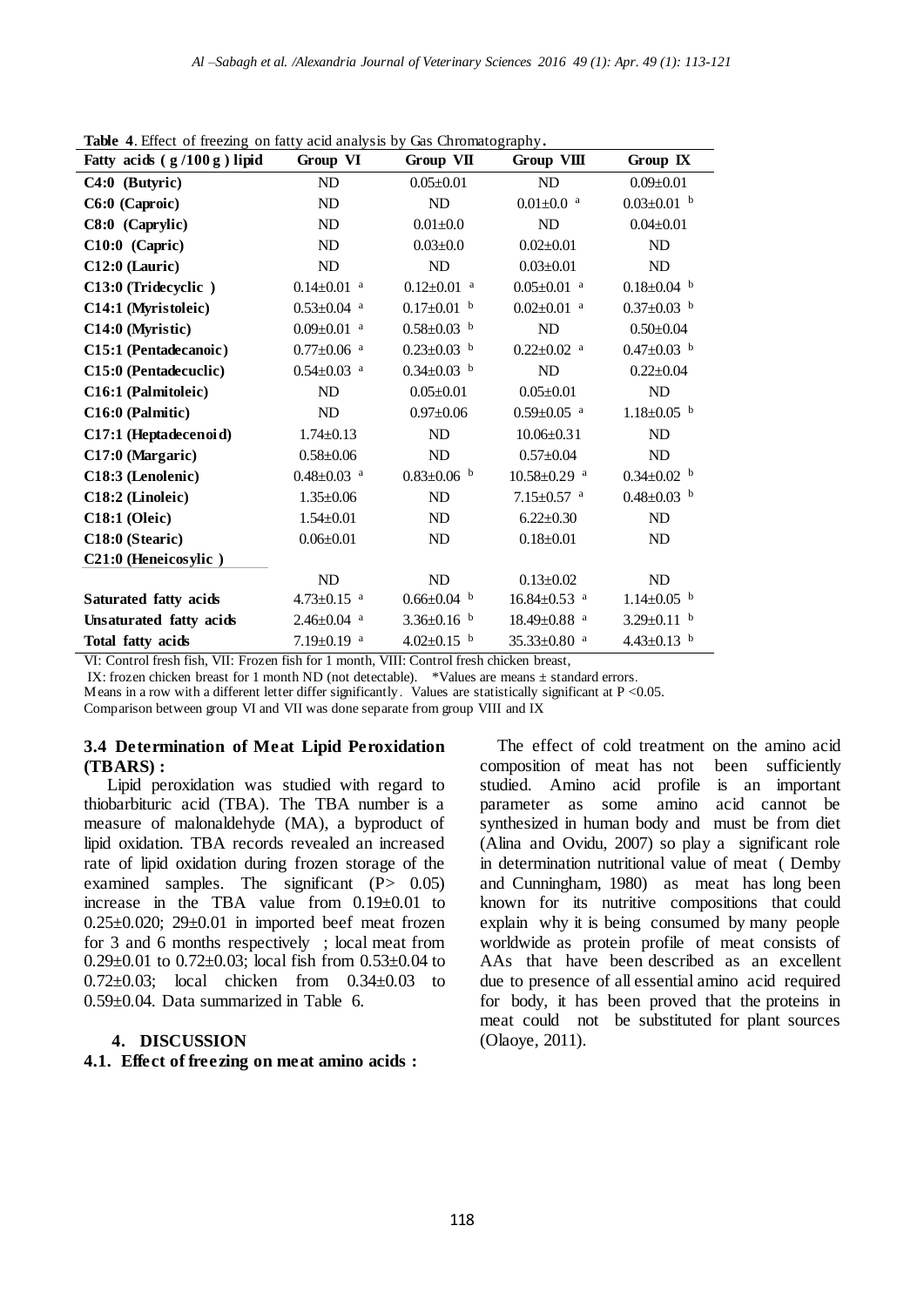| <b>Those</b> of the compact of them performance of total component $\mathbf{r}$ is $\mathbf{r}$ . |                               |  |
|---------------------------------------------------------------------------------------------------|-------------------------------|--|
| Groups                                                                                            | TVN $(mg / 100 \text{ mg})$   |  |
| Group I                                                                                           | $14.41 \pm 0.21$ <sup>a</sup> |  |
| Group $\mathbf I$                                                                                 | $15.50 \pm 0.29$ b            |  |
| Group $\mathbf{II}$                                                                               | $18.25 \pm 0.27$ °            |  |
| Group IV                                                                                          | $15.49 \pm 0.33$ <sup>a</sup> |  |
| Group V                                                                                           | $15.60 \pm 0.45$ <sup>a</sup> |  |
| Group VI                                                                                          | $18.41 \pm 0.35$ <sup>a</sup> |  |
| Group VII                                                                                         | $21.11 \pm 0.47$ b            |  |
| Group VIII                                                                                        | $16.57 \pm 0.38$ <sup>a</sup> |  |
| Group IX                                                                                          | $17.07 \pm 0.45$ <sup>a</sup> |  |

**Table 5**. Effect of freezing on meat protein peroxidation by total volatile nitrogen ( TVN).

I ( control fresh imported beef ), II (frozen imported for 3 months) , III (frozen imported for 6 months), IV (control local beef meat ) , V (frozen local beef meat for 1 month ), VI (control fresh fish ), VII (frozen fish for 1 month ) , VIII (control fresh chicken ), IX (frozen chicken for 1 month ) \*Values are means ± standard errors. Means in a row with a different letter differ significantly. Values are statistically significant at  $P < 0.05$ .

Comparison between group I, II and III was done separate from group IV and V. Comparison between group VI and VII was done separate from group VIII and IX.

**Table 6**. **Effect of freezing on meat lipid peroxidation by thiobarbituric acid ( TBA)**.

| ັ<br>. .<br>. .      | $\ddot{\phantom{1}}$         |
|----------------------|------------------------------|
| Groups               | <b>TBARS</b> $(mg/kg)$       |
| Group I              | $0.19 \pm 0.01$ <sup>a</sup> |
| Group $\Pi$          | $0.25 \pm 0.02$ b            |
| Group $\mathbf{III}$ | $0.29 \pm 0.01$ b            |
| Group $I\!V$         | $0.34 \pm 0.02$ <sup>a</sup> |
| Group V              | $0.72 \pm 0.03$ b            |
| Group VI             | $0.53 \pm 0.04$ <sup>a</sup> |
| Group VII            | $0.77 \pm 0.02$ b            |
| Group VIII           | $0.34 \pm 0.03$ <sup>a</sup> |
| Group IX             | $0.59 \pm 0.04$ b            |

I ( control fresh imported beef ), II (frozen imported for 3 months) , III (frozen imported for 6 months), IV (control local beef meat ), V (frozen local beef meat for 1 month ), VI (control fresh fish ), VII (frozen fish for 1 month ), VIII (control fresh chicken ), IX (frozen chicken for 1 month ). \*Values are means  $\pm$  standard errors.

Means in a row with a different letter differ significantly. Values are statistically significant at  $P < 0.05$ .

Comparison between group I, II and III was done separate from group IV and V. Comparison between group VI and VII was done separate from group VIII and IX.

It is obvious from the results obtained in Table (1 and 2) that the total amount of essential and nonessential amino acids and amount of each amino acid of beef meat either imported or local meat, fish and chicken meat are reduced during freezing process regardless of freezing temperature. However such changes depend considerably on freezing temperature and frozen storage .

This agree with Baraneko et al., (2014) who reported the same result of veal meat frozen at temperature of  $-24$ <sup>o</sup>C and  $-35$ <sup>o</sup>C. The result in Table (1 and 2) showed that the chicken breast meat and fish have the highest amount of total essential amino acids compared with other species and has the lowest amount of proline ( nonessential amino acid ) which decreases nutritive value of the product, so the chicken breast meat and meat have higher nutritional value. This agree with Saad et al., (2013) who reported that chicken breast

has high nutritional value than duck meat.

#### **4.2 Effect of freezing on meat fatty acids:**

 The rate and extent of fat oxidation depend on the degree of fatty acid saturation, oxygen exposure, storage time and temperature ( Tomas and Anon, 1990) . This explain what we found in results obtained in Table (3 ) as C17:1 (Hepta) and C18:3 (w3) were found only in fresh imported beef and disappear in frozen imported beef for 3 and 6 months. Also C18:1 (w9) disappear in frozen imported beef meat for 6 months this explain the great effect of storage time on lipid peroxidation. Changes in lipid contents of chicken breast meat associated with freezing are shown in Table (4) that revealed the disappearance of C16:1, C17:1(Hepta) and  $C18:1(w9)$ . This agree with Ayla et al.,  $(2009)$ who reported that the lipid content of chicken leg and breast meat decreased during frozen storage, due to lipid peroxidation which altered the chemical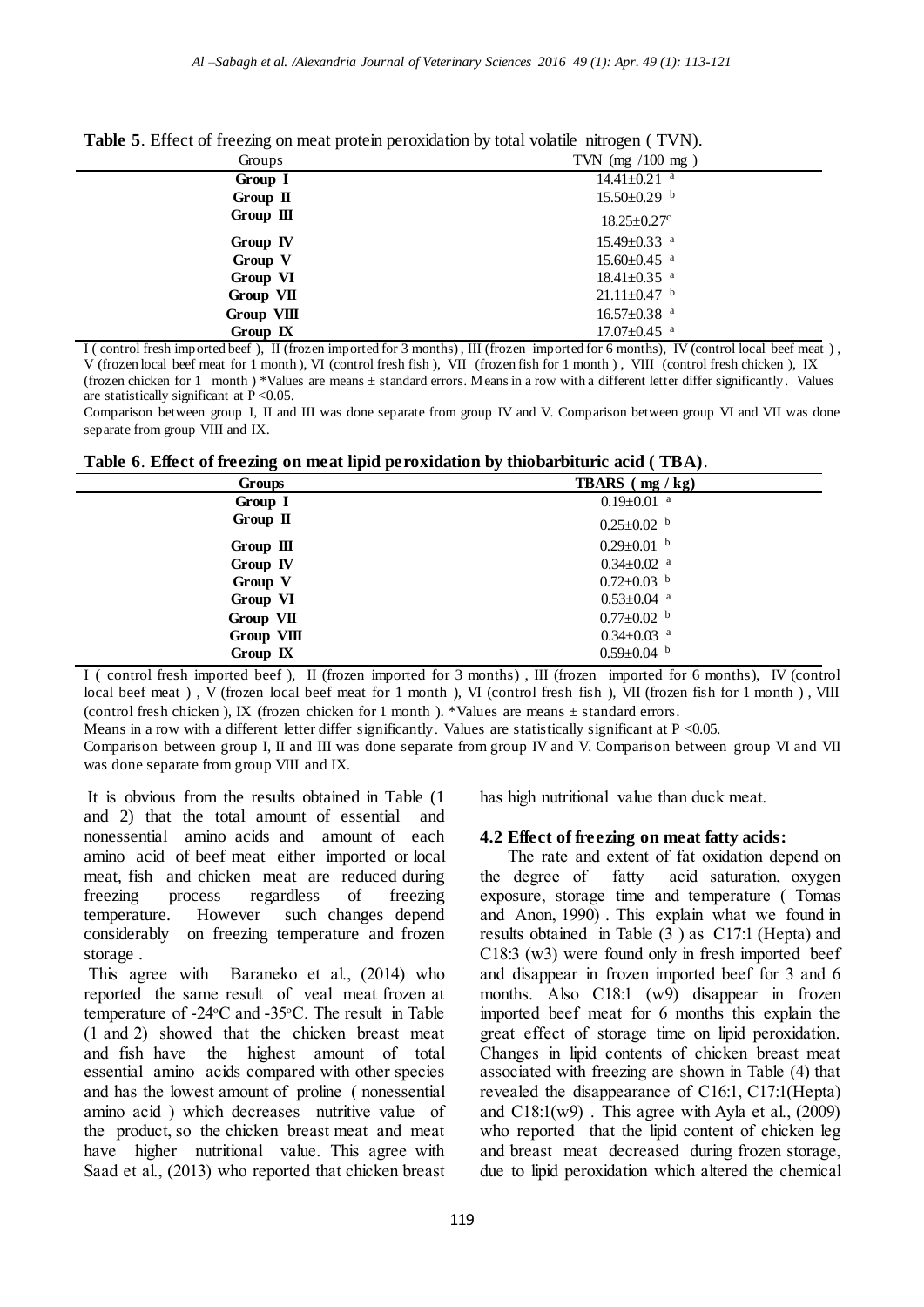composition of meat. Roopma et al., (2012) stated that the decreasing in total lipid content in meat attributed due to lipid oxidation mainly due to losses in triglycerides fraction. This agree with our study as total fatty acids was decreased in all sample species. Alvarez et al., (2009) did not find a significant effect of time of storage on the amount of SFA. This is in contrast to our study as we noticed that there is significant decrease of C12:0 in imported meat stored for 6 months compared to frozen imported for 3 months , moreover the disappearance of C14:0 in frozen imported beef meat for 6 months compared to frozen imported for 3 months , also disappearance of C18:0 and C16:0 in both frozen imported meat, and C16:0 and C17:0 in frozen local beef meat. This is agree with Monika et al., (2007) who reported there was a significant decrease in the level of C16:1 in meat fat of calves and what we observed are in agreement with Popova, (2014) as reported that total SFA decreased through storage , but in contrast to this author as stated that the content of C16:1 of SM muscle of lamb increased at 6th month .

### **4.3 Effect of freezing on protein peroxidation (TVN):**

 During frozen storage many reactions occurred between different meat components for example the fish and poultry meat are susceptible to oxidative reactions due to their high concentrations of oxidation catalysts as myoglobin and iorn (Ashgar et al., 1988). This explain what we found as there is significant increase in TVN in frozen fish meat. And this agree with Hassan et al., ( 2012) who reported that a continuous increasing in the level of total volatile nitrogen with time of storage among fish species. The results in Table 5 showed higher value of TVN in fish and chicken breast meat, this attributed to the higher protein content in chicken breast and fish meat compared with other species. This is agree with Edris et al., (2012) who stated that the TVN value in chicken thigh , breast and drum stick stored at 2-5°C for different periods.

# **4.4 Effect of freezing on lipid peroxidation (TBA):**

Table 6 revealed that the TBA value of frozen imported Brazilian beef meat for 3 and 6 months was 0.25±0.02 and 0.29±0.01 respectively. This not agree with what Hemmat et al.,(2005) stated as they revealed that the mean TBA value of examined (Indian) imported frozen meat was  $0.58 \pm 0.19$ , while for (Brazilian) samples was  $1.03 \pm 0.54$ . Al-

Hamdany, (2009) mentioned that the TBA values in inspected frozen chicken thigh samples were 0.91 – 6.53 mg MDA / kg meat which are markedly different from the current results , and probably the same values obtained by Nam et al. (2000) who recorded TBA values in chicken thigh meat to reach 0.17 mg MDA / kg. According to the limits regulated by (ICOSQC, 1987) who specified the TBA should not exceed more than 5 mg MDA/ kg chicken meat.( Hazhaow et al., 2013) , this in agreement with the current results.

# **5. REFERENCES**

- Ayla, S., Berna, O.,Ulku, D.,Volkan, B. 2009. Effects of freezing temp. and duration of frozen storage on lipid and protein oxidation in chicken meat. Food. Chem 120: 1025-1030.
- Al-Hamadany, M. 2009. Studying certain quality properties of imported frozen chicken thighs. A MSc. thesis submitted to College of Education for Women / University of Baghdad.
- Alina, H., ovidiu, T. 2007. Determination of total protein in some meat product Analele Sintifice Alee Universitati Alexadru loan Cuza Sectiunea Gebetica Si Biologie Tom VIII.
- Ashgar, A., Gray, J.L., Buckley, D.J., Pearson, A.M. 1998. Perspectives of warmed over flavour. Food. Tech. 42(6) :102-108.
- Alvarez, I., De La Fuente, J., Caneque, V.N, Lauzurica, S.N Perez, C., Diaz, M. 2009. Changes in lamb during storage in a high oxygen modified atmosphere at different level of vit E supplement. J. Agri. Food Chem 57 : 140-146.
- AOAC. 1990. Official Methods of Analysis. Association of Official Analytic chemists, 3rd.ed. Washington, D.C.
- Behrman, R.E., Kliegman, R.M., Jenson, H.B. 2004. Nelson's Text book of piatric *Elsevier*. New Delhi : 2249.
- Barnard, N. 1998. Foods that fight pain. Harmony books, New York .
- Biesalski, H.K. 2005. Meat as a component of healthy diet are there any risks or benefits if meat is avoided in the diet. Meat Sci. 70:509-524.
- Baraneko, D., Kolodyaznaya , Broyko.Y. 2014. Effect of cold treatment on amino acid Composition of veal. Agronomy Res. 12(3): 705-716.
- Demby, J.H., Cunningham, F.E. 1980. Factors affecting composition of chicken meat World Poultry*.* Sci .J. 36: 2-28.
- Edris A.M.A; Hemmat M. I.A, Shaltout F.A.; Elshater M.A.b, Eman .F.M. 2012.Study on incipient spoilage of chilled chicken cuts-up. Benha Vet. Med. J. Vol. 23, (1): 81-86.
- Hazhaow Omer Muhammad Murad Bahrouz Muhammad Amin Al- Jaff Hatem Hasoon Salih (2013): The physiochemical quality of imported frozen chicken thighs sold in Sulaimani markets J. Tikrit Univ. For